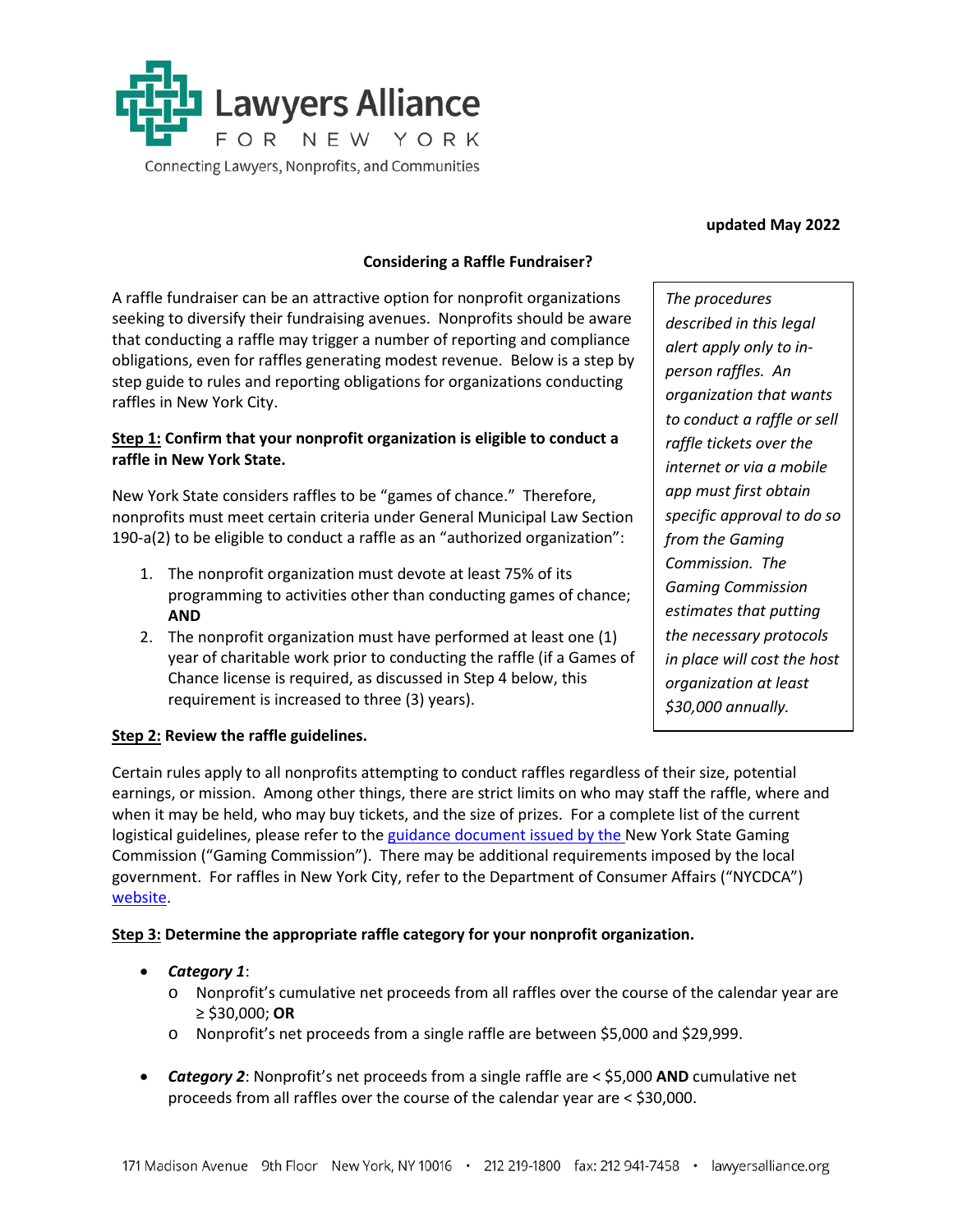# **Step 4: Before the raffle -- submit any required forms based on your expected raffle category.**

Applicable forms must be completed and filed with the Gaming Commission) and the NYCDCA *prior to conducting the raffle*. All forms submitted to the NYCDCA must be submitted at least *two (2) weeks* before the event start date.

|                   | If cumulative net proceeds from all raffles during the calendar year will be at<br>least \$30,000:<br>File Form 1A with the Gaming Commission to apply for and obtain a<br>Games of Chance Identification Number.<br>• File with the NYCDCA three (3) copies of Forms GC-2, GC-2A, and GC-2B, |
|-------------------|-----------------------------------------------------------------------------------------------------------------------------------------------------------------------------------------------------------------------------------------------------------------------------------------------|
|                   | and proof of right to use the premises where the raffle will be held,<br>together with a \$25 annual license fee, to apply for and obtain a Games of<br>Chance License. <sup>1</sup>                                                                                                          |
| <b>Category 1</b> | If net proceeds from a single raffle will be between \$5,000 and \$29,999:                                                                                                                                                                                                                    |
|                   | File Form 1A with the Gaming Commission to apply for and obtain a<br>Games of Chance Identification Number from the Gaming Commission.<br>File Form GCVS-1 with the NYCDCA attesting to the expected size of the<br>raffle.                                                                   |
|                   | There is no requirement to obtain a Games of Chance License for this sub-<br>category.                                                                                                                                                                                                        |
|                   | No forms are required to be filed.                                                                                                                                                                                                                                                            |
| <b>Category 2</b> | However, the nonprofit organization's principal officers must make a good<br>faith self-determination that the organization meets the qualifications of an<br>"authorized organization" as defined in General Municipal Law Section 190-<br>$a(2)$ .                                          |

## **Step 5: After the raffle -- follow applicable financial statement filing requirements.**

 $\overline{a}$ 

|            | If cumulative net proceeds from all raffles during the calendar year will be at<br>least \$30,000:                                                                                                                                                                           |
|------------|------------------------------------------------------------------------------------------------------------------------------------------------------------------------------------------------------------------------------------------------------------------------------|
| Category 1 | File Form GC-7R with the NYCDCA, with a copy to the Gaming<br>Commission, to provide a financial statement of raffle operations.<br>If net raffle profits exceed \$30,000, pay the NYCDCA an additional license<br>fee assessed at 2% of any net profits exceeding \$30,000. |

<span id="page-1-0"></span><sup>&</sup>lt;sup>1</sup> A complete list of NYCDCA's requirements, including how to demonstrate proof of the right to use the premises, is available a[t https://www1.nyc.gov/nycbusiness/description/games-of-chance-license/apply](https://www1.nyc.gov/nycbusiness/description/games-of-chance-license/apply)